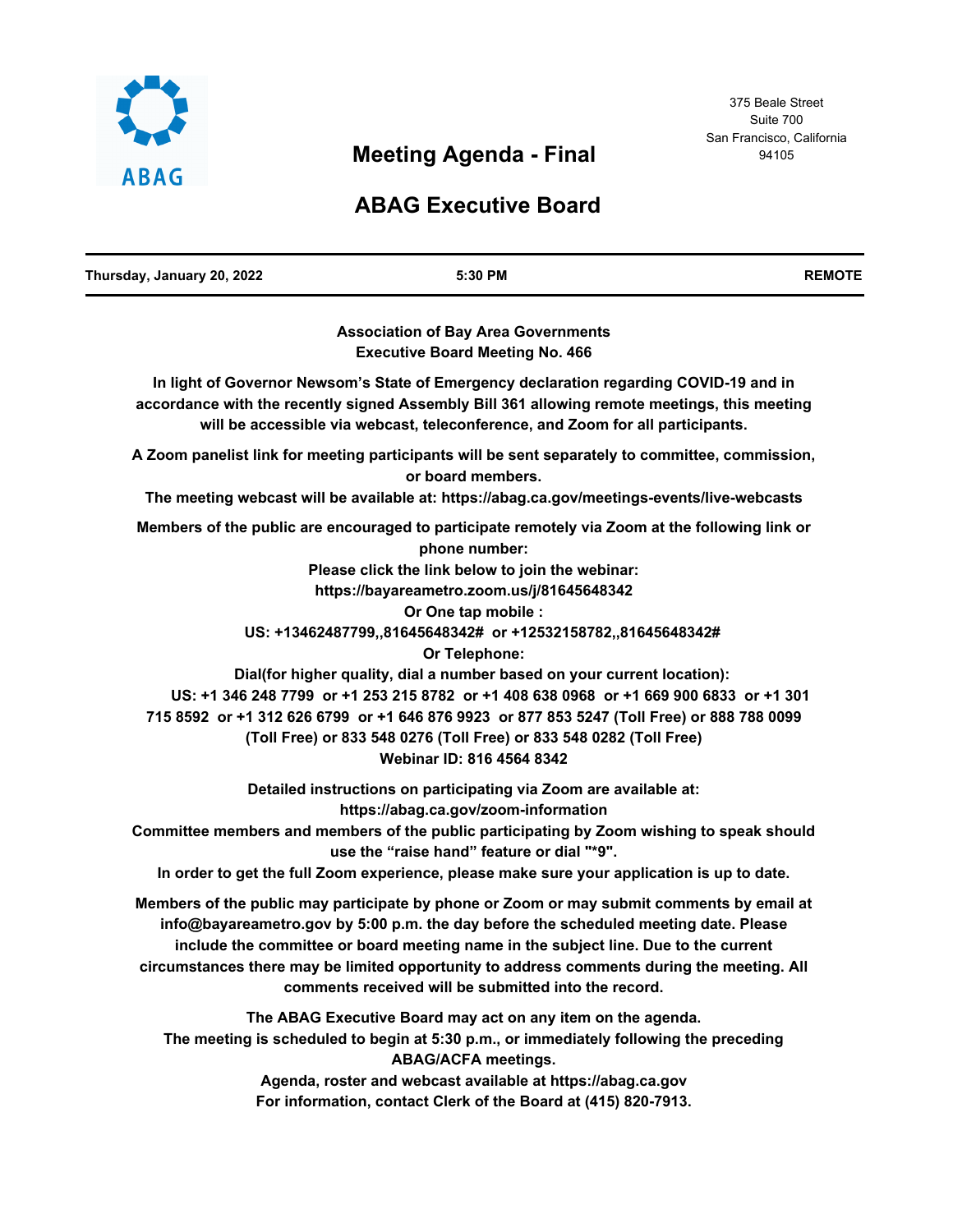#### **Roster**

**Susan Adams, Candace Andersen, Jesse Arreguin, Nikki Fortunato Bas, London Breed, Tom Butt, David Canepa, Cindy Chavez, Pat Eklund, Maya Esparza, Carroll Fife, Neysa Fligor, Leon Garcia, Liz Gibbons, Vice Giselle Hale, Barbara Halliday, David Haubert, Rich Hillis, Dave Hudson, Otto Lee, Matthew Mahan, Rafael Mandelman, Gordon Mar, Nathan Miley, Karen Mitchoff, Stephanie Moulton-Peters, Raul Peralez, David Rabbitt, Belia Ramos, Carlos Romero, James Spering, Loren Taylor, Lori Wilson**

#### **1. Call to Order / Roll Call / Confirm Quorum**

*Quorum is a majority of Executive Board members present.*

#### **2. Public Comment**

*Information*

#### **3. Executive Board Announcements**

*Information*

#### **4. President's Report**

**4.a.** [22-0107](http://mtc.legistar.com/gateway.aspx?m=l&id=/matter.aspx?key=23366) ABAG President's Report for January 20, 2022 *Action:* Information *Presenter:* Jesse Arreguin

# **5. Executive Director's Report**

| 5.a. | 22-0108             | Executive Director's Report for January 20, 2022 |
|------|---------------------|--------------------------------------------------|
|      | <b>Action:</b>      | Information                                      |
|      | <b>Presenter:</b>   | Therese McMillan                                 |
|      | <b>Attachments:</b> | 5a ED Report- ABAG January 2022.pdf              |
|      |                     | 5a ABAG RHNA Plan Approval.pdf                   |

# **6. Executive Board Consent Calendar**

**6.a.** [22-0109](http://mtc.legistar.com/gateway.aspx?m=l&id=/matter.aspx?key=23368) Approval of ABAG Executive Board Minutes of December 16, 2021

Approval *Action:*

*Presenter:* Clerk of the Board

*Attachments:* [6a 1 EB Minutes 20211216 464 Draft.pdf](http://mtc.legistar.com/gateway.aspx?M=F&ID=1af7d77e-2907-48b8-9f6f-8c24aeeaf1c2.pdf)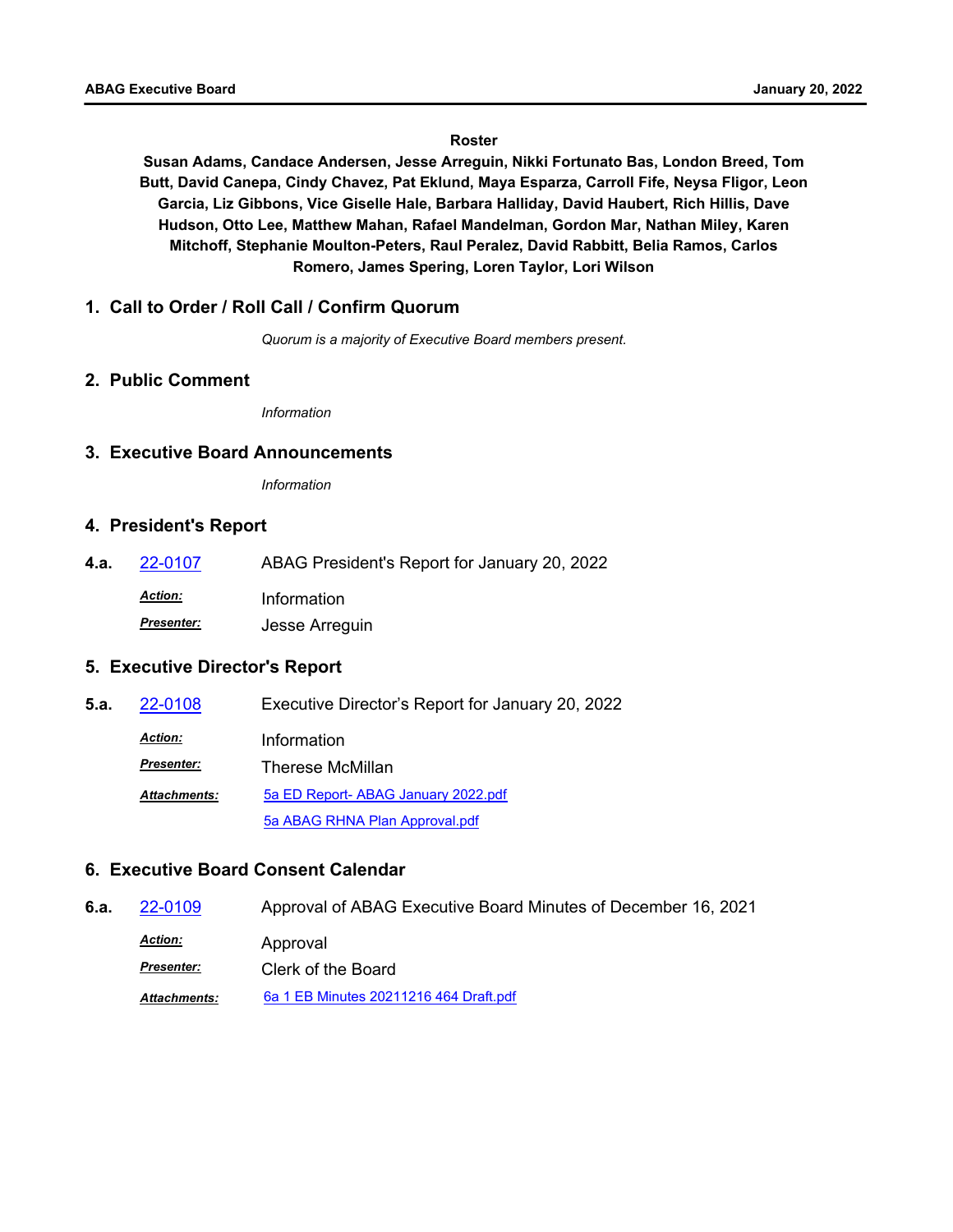| 6.b. | 22-0110             | Authorization to enter into one or more contracts with the San Francisco<br>Estuary Institute to update the State of the Estuary Report in an amount not<br>to exceed \$400,000 between January 1, 2022 and December 31, 2024                       |
|------|---------------------|-----------------------------------------------------------------------------------------------------------------------------------------------------------------------------------------------------------------------------------------------------|
|      | <b>Action:</b>      | Approval                                                                                                                                                                                                                                            |
|      | <b>Presenter:</b>   | Caitlin Sweeney                                                                                                                                                                                                                                     |
|      | Attachments:        | 6b 1 Summary Sheet SFEP San Francisco Estuary Institute v3.pdf                                                                                                                                                                                      |
|      |                     | 6b 2 Summary Approval SFEP San Francisco Estuary Institute v3.pdf                                                                                                                                                                                   |
| 6.c. | 22-0111             | Authorization to amend a Bay Area Regional Energy Network (BayREN)<br>funding agreement with Pacific Gas and Electric Company (PG&E) in an<br>amount not to exceed \$27,595,728 for services for BayREN<br>implementation through December 31, 2023 |
|      | <b>Action:</b>      | Approval                                                                                                                                                                                                                                            |
|      | Presenter:          | Jenny Berg                                                                                                                                                                                                                                          |
|      | <b>Attachments:</b> | 6c 1 Summary Sheet BayREN PGE Funding Agreement Amendment v2.pdf                                                                                                                                                                                    |
|      |                     | 6c 2 Summary Approval BayREN PGE Funding Agreement Amendment.pdf                                                                                                                                                                                    |

#### **7. ABAG Administrative Committee**

**7.a.** [22-0112](http://mtc.legistar.com/gateway.aspx?m=l&id=/matter.aspx?key=23371) Report on ABAG Administrative Committee Meeting of January 14, 2022 *Action:* Information *Presenter:* Jesse Arreguin

# **8. Joint MTC ABAG Legislation Committee**

Report on Joint MTC ABAG Legislation Committee Meeting of January 14, 2022 **8.a.** [22-0113](http://mtc.legistar.com/gateway.aspx?m=l&id=/matter.aspx?key=23372) *Action:* Information *Presenter:* Jesse Arreguin

#### **9. ABAG Finance Committee**

- **9.a. [22-0114](http://mtc.legistar.com/gateway.aspx?m=l&id=/matter.aspx?key=23373)** Report on ABAG Finance Committee Meeting of January 20, 2022
	- *Action:* Information
	- **Presenter: Karen Mitchoff**

# **10. Adjournment / Next Meeting**

*The next regular meeting of the ABAG Executive Board is on March 17, 2022.*